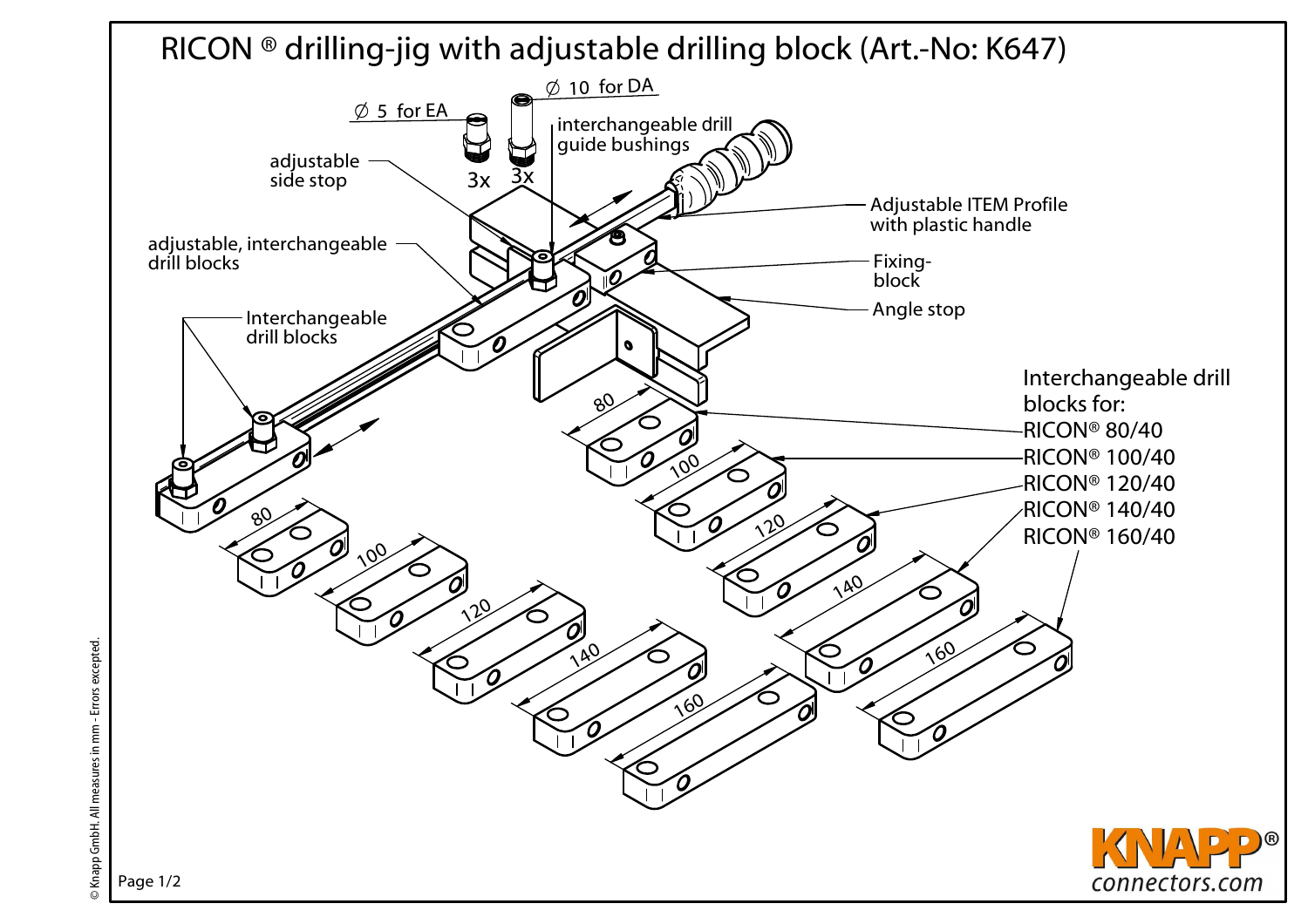## RICON ® drilling-jig with adjustable drilling block (Art.-No: K647)

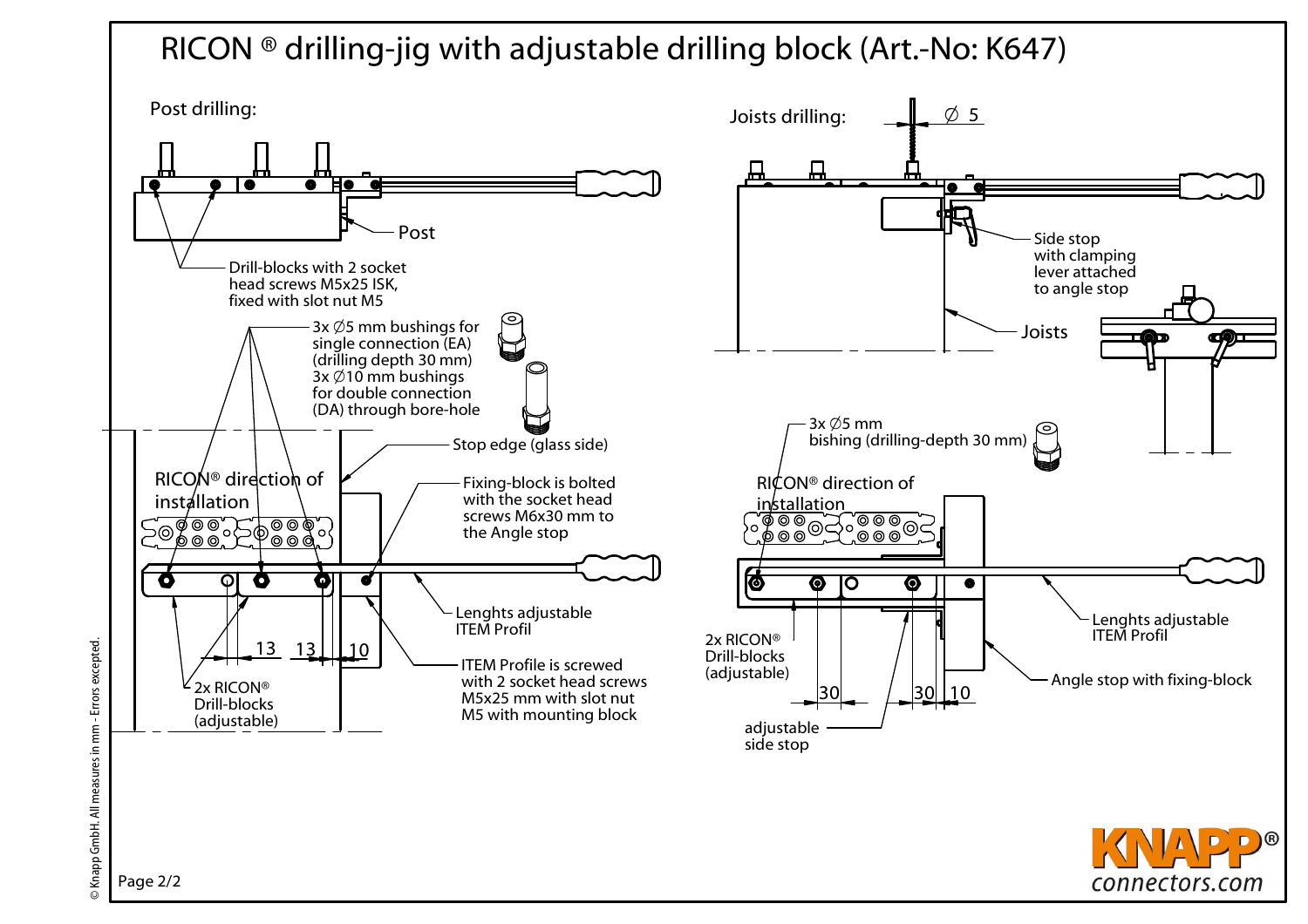Gabarit de perçage RICON® avec blocs de perçages réglables (Réf.: K647)

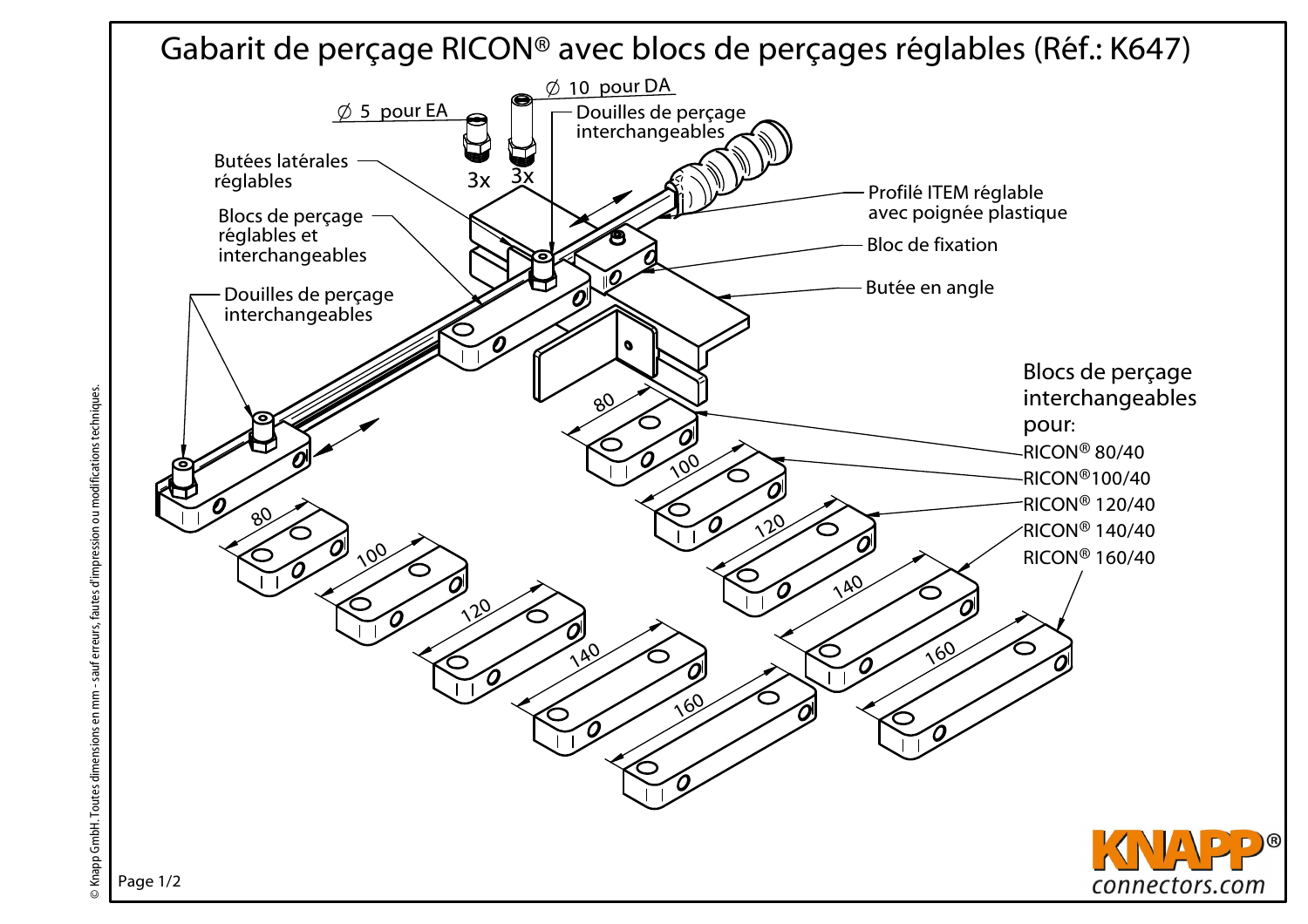## Gabarit de perçage RICON® avec blocs de perçages réglables (Réf.: K647)



Knapp GmbH. Toutes dimensions en mm - sauf erreurs, fautes d'impression ou modifications techniques. © Knapp GmbH. Toutes dimensions en mm - sauf erreurs, fautes d'impression ou modifications techniques.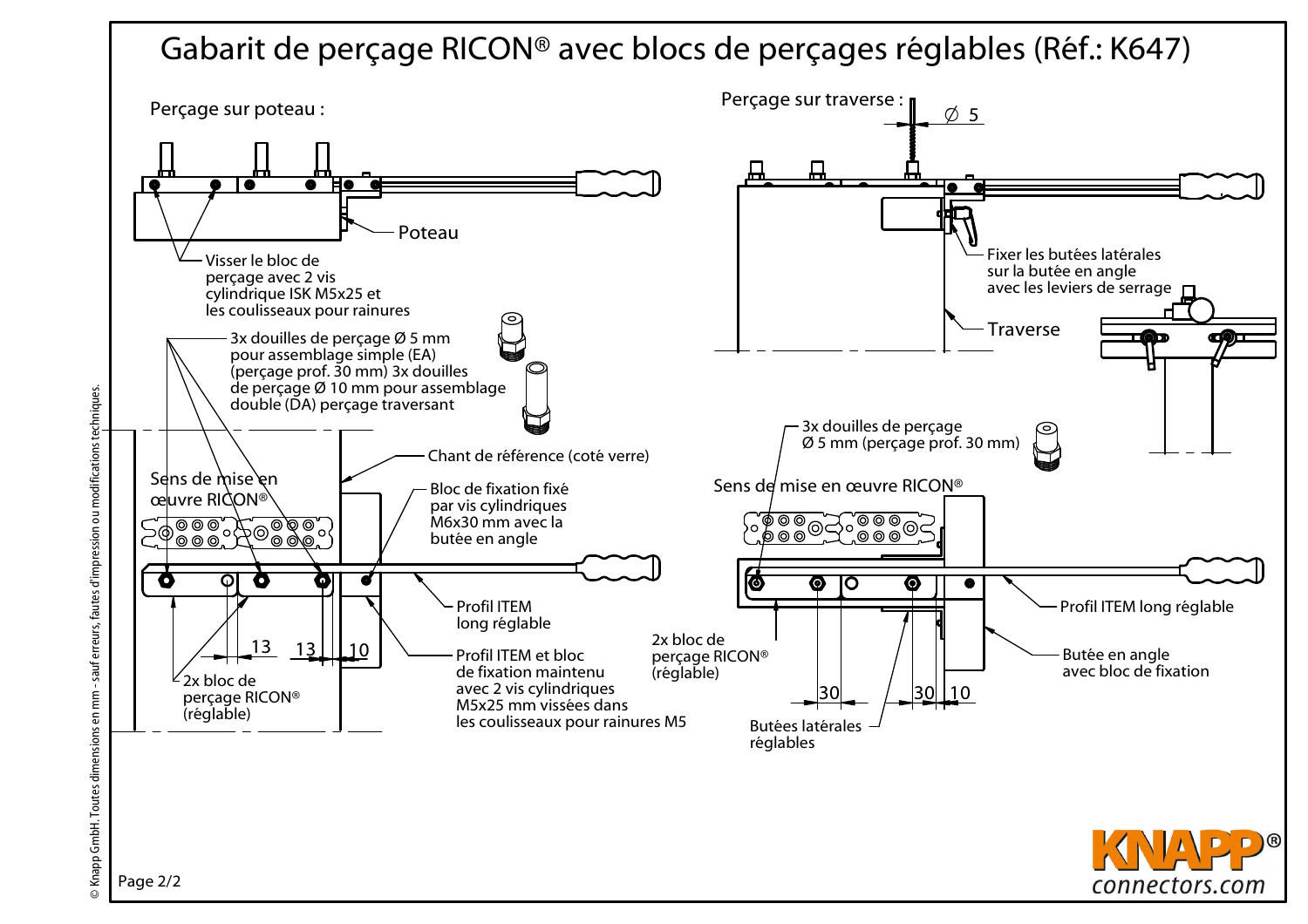## RICON® Bohrschablone mit verstellbaren Bohrblöcken (Art. Nr: K647)